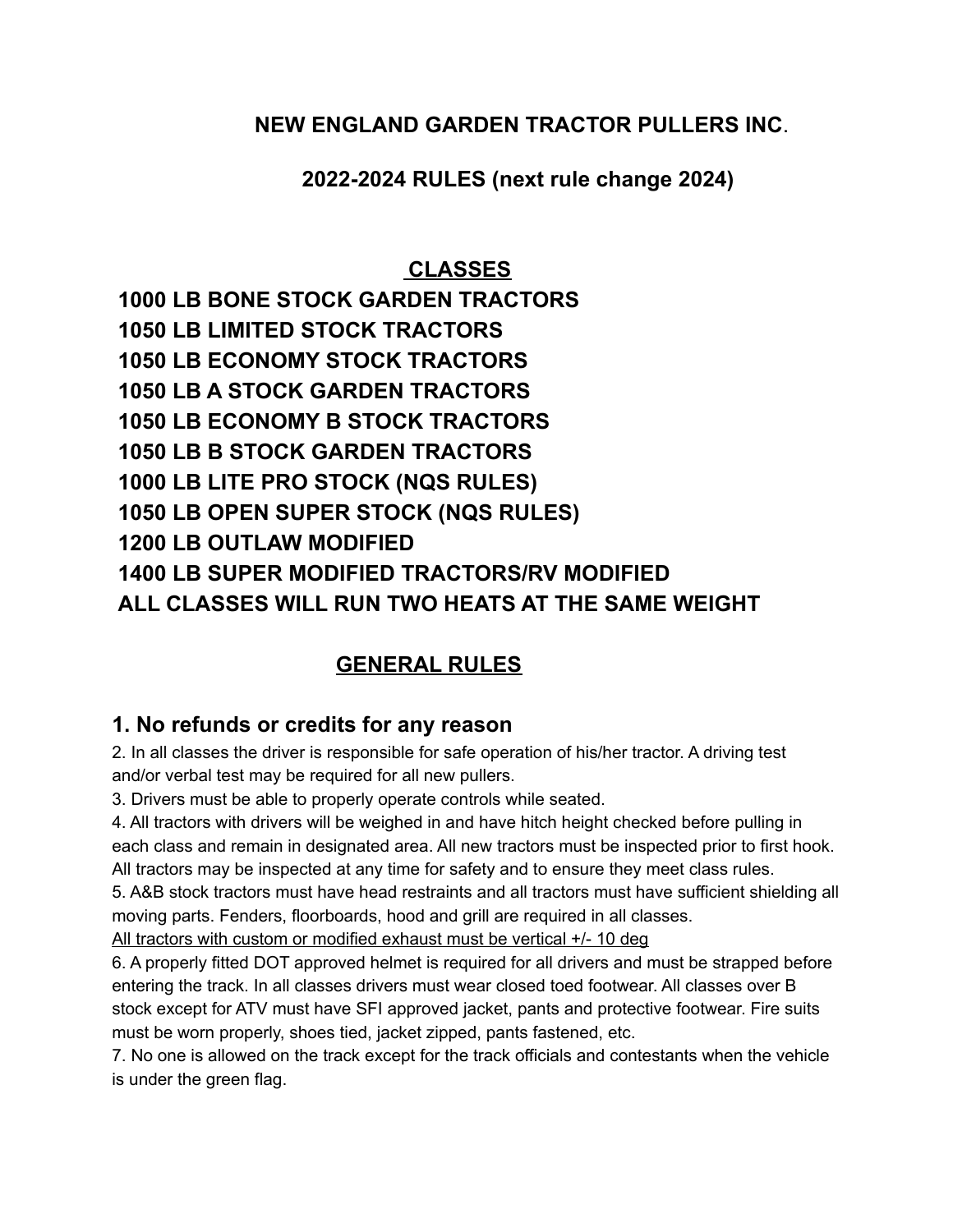8. Tractors must be running when they enter the track and must be disengaged from the power unit, when being hitched to the sled.

9. Bone, Limited, Economy, A&B, Economy B. The Overall length including the furthest most point forward including weights and brackets will be 72"from the center of the rear axle.

10. Wheelie bars are required. The bars must support the weight of the tractor and be no more than 5"off the ground and must extend at least 4" beyond the back of the tire and be separate from the hitch.

11. All pulls start with a tight hitch; no jerking permitted. All contestants will be allowed a second attempt if they shut down before 25 feet, this also includes if you go out of bounds before 25ft. If time allows. In the event of a pull-off only one attempt will be allowed. In a pull-off the order of the pullers must be followed. Pull off DQ- If you get a DQ in the pull off you receive the last place in the pull-off (out of bounds, loss of weight, hands off the wheel, etc.). All tech issues would be last place in the class.

12. An attempt is defined as moving the sled a measurable distance (1"or greater).

13. All drivers and tractors may be weighed after they pull.

14. 2-wheel drive tractors only.

15. NO DUAL WHEELS, TIRE CHAINS, STUDS, OR ATV TIRES ARE ALLOWED IN ANY CLASS

16. Decision of the track officials, flagman and sled operator, will be final. The three minute rule will only apply to the last tractor in the class. The ability to drop back to last does not apply in a pull-off.

17. The test puller will be the puller who draws the lowest number. Puller must notify the track official if he/she wants to take the first distance pulled, go again right away or go third(third position is immediately after the next two competitors and their attempts)or go last before leaving the track. IF THE TRACK OFFICIAL IS NOT NOTIFIED, THE PULLER MUST TAKE THAT PULL.

18. A tractor may only be entered in one division.

19.Dead man throttle required in all classes except Bone, Limited, economy, and A&B stock 20. No consumption of alcoholic beverages prior or during an event.

21. All pullers must be a club member!

22. No rescheduling of pulls or classes unless rescheduled by the fair.

23. Registration of tractors will close at the beginning of the drivers meeting. All drivers must attend drivers meeting in order to pull at the event. Drivers meeting to be held 30 minutes before starting time of the event. Be there 1 hour prior to scheduled start time.

24. All RPM restricted classes must have a reflective sticker visibly attached to a crank-related part (for tachometer reading). This is the responsibility of the puller.

25 You must have at least 5 years' experience or be 16 years old to compete in the lite pro stock class and up. Everyone will be subject to a driver's test.

26. ALL TRACTORS must have a kill switch with a 1"ring centrally located at the rear of the tractor.

27. FUEL APPLICABLE TO CLASS. NO NITROUS OXIDE OR NITRO OR ANY PRESSURIZED FUEL TANKS PERMITTED.

28. Tractor must have 2"numbers displayed on both sides of tractor.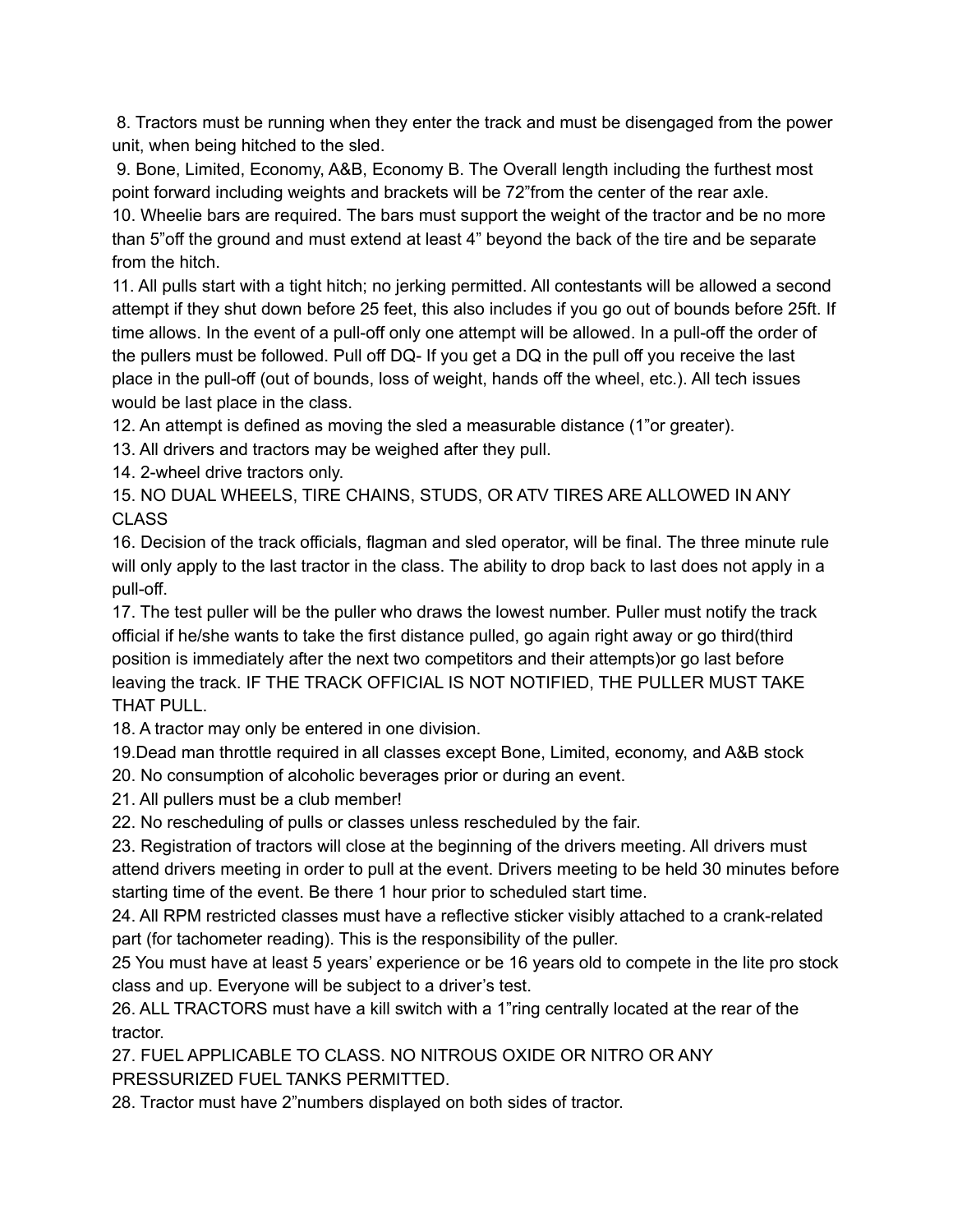29. Tractors must attend 50% of scheduled pulls to receive year end award If you do not buy a banquet ticket, you will not receive any end of the year awards, unless arrangements are made. 30. All hitches will be measured to highest most point. Meaning, that if your hitch is vertical it will be measured to the highest most point where the chain hooks.

31. All tractors must have at least a 2" seat back.

32. The club officials will have the right to have a floating finish line at any time they choose. All night pulls will be a floating finish unless time permits, and rounds will be determined at the club officer's discretion. All pull-offs will be floating finish.

33. All work to be done on tractors must be done off the track.(If you have to work on your tractor, move it off the track, let the next tractor pull, then you can come back last.)

34. At the discretion of the safety/tech committee a tear down or other testing to verify the tractor is registered in the proper class may be performed with the driver and two or more members of the tech committee members and or board members only. If you refuse or fail a tear down you will lose your points up until that point and will not be able to compete until your tractor is found legal.

35. Tow vehicles/Support Vehicles-These will be limited to the pulling area and pit area only! They will be operated in a safe manner at all time, or they will not be allowed!

36. Everyone who pulls and attends the pit and track area must be a club member of NEGTP! 37. All NEGTP rules override NQS rules or any other rules.

38. If a tractor fails a tech issue, the tractor cannot pull until it is fixed and found legal by an NEGTP official.

39. Definition of OEM-Original equipment manufacturer.

40. The National Anthem will be played at each pull whenever possible.

41. If a tractor is broken and registered, it must stay at the event until both classes are over to receive points

42. NO TEST RUNS!!

43. Hook fees- \$10.00 per hook per tractor with a \$60.00 cap per family membership per day. If the club runs a 3rd round the fee of \$5.00 per tractor will be charged even if the cap is reached. There will be no cap at the money pull.

# **RULES FOR CLASSES**

# **1000LB BONE STOCK TRACTORS**

1. This class will be for beginners only and there is no age limit for this class. Bone stock drivers may only compete in classes up to B stock.

2. All tractors must have stock sheet metal, frame, or any other parts on the tractor.

3. No cutting of sheet metal, frame, or any other parts on the tractor.

4. Must have stock front end in the stock location and must pivot. Stock height tires on front (No small tires on the front) and must have steel wheels. (No aluminum wheels)

5. Rear tires must be no larger than 23x10.50x12.

6. The RPM limit will be 3600.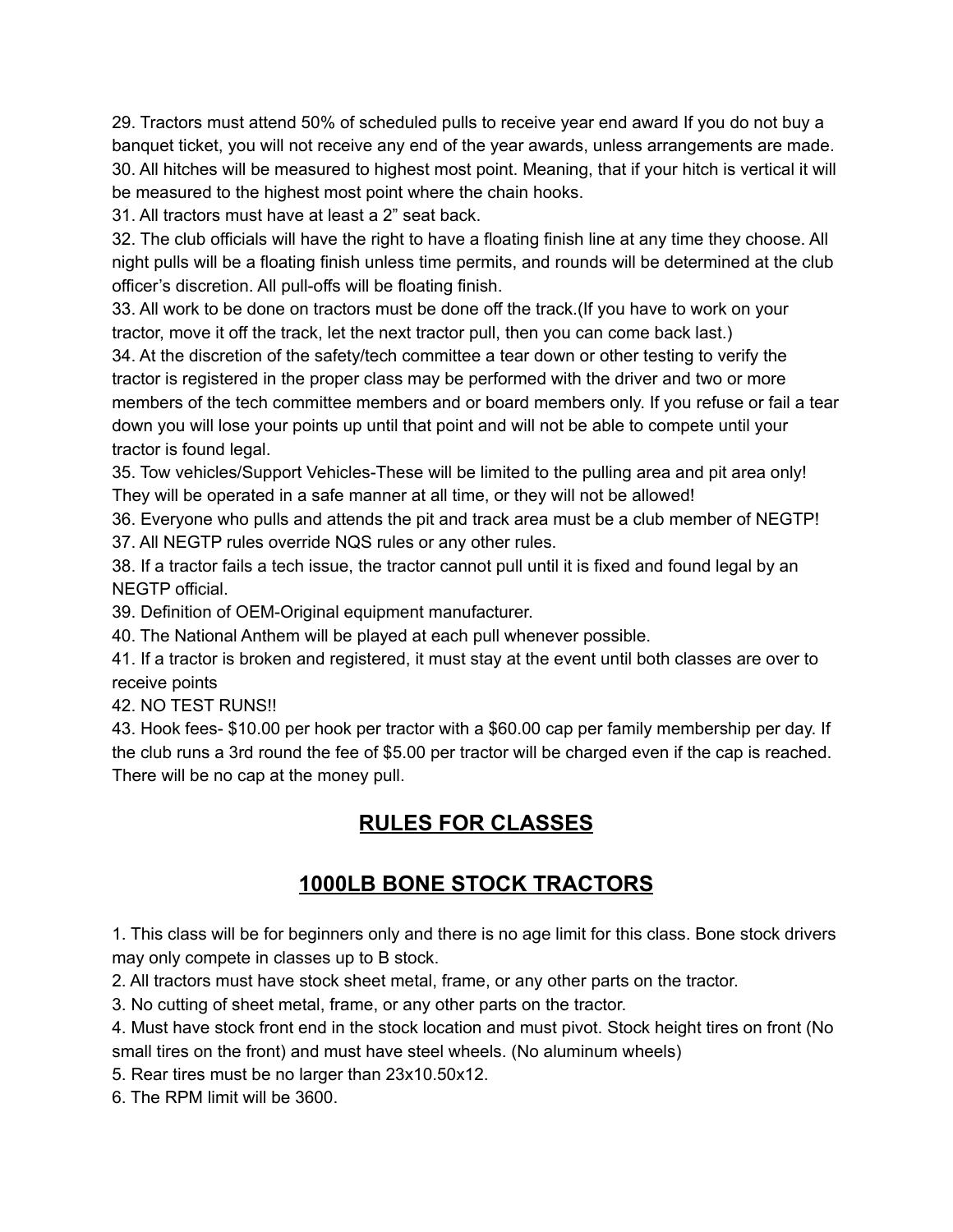7. This class will run a 75' track and be limited to 2.5 MPH (if you exceed this limit, you will be disqualified) CLARIFICATION: if you speed or go out of bounds within the 25 ft shutdown, you will be allowed a second attempt. Exception: There will be no second attempt in a pull off. Attempt to shutdown will be letting off the gas, pushing in the clutch, or raising one hand before 25 ft. Test puller also get to rehook if they are speeding at any point of the track.

8. The hitch will be a maximum of 13" high and rigid in all directions.

9. No locked rear ends, electric fuel pump. Or cut tires allowed.

10. All safety rules apply.

11. No seat boxes, must run factory sheet metal and the seat must be mounted in the OEM manner.

## **1050 LB LIMITED STOCK TRACTORS**

## **Up to 25hp**

1. Must have stock wheel base for frame being used and stock length only alteration is to except engine.

2. Speed limit 5.0 mph max. (Speeding will be a DQ)

3. Must have factory type sheet metal (mix and match is allowed) no seat boxes.

4. Must have stock frontend in the stock location and must pivot. No drop spindles or flipping stock ones.

5. 13"hitch height rigid in all directions.

6. Foot or handle throttle allowed.

7. 4000 RPM max.

8. No locked rear ends, electric fuel pumps, or cut tires.

9. Front tires no smaller than 3.50x6 tri ribs permitted.

**10. OEM governor with positive stop in the stock location.**

**11. Max tire size 23x10.50x12 steel or aluminum wheels allowed.**

**12. No steel flywheels.**

**13. Can run stock or open exhaust.**

**14. OEM size and type carb for make and model of engine. No velocity stacks and aftermarket air cleaners.**

## **1050 LB ECONOMY STOCK TRACTORS**

- 1. Stock wheel base.
- 2. No seat box.
- 3. No high torque starters.
- 4. No electric fuel pumps.
- 5. Stock air cleaner assembly. (No alterations)
- 6. No velocity stacks.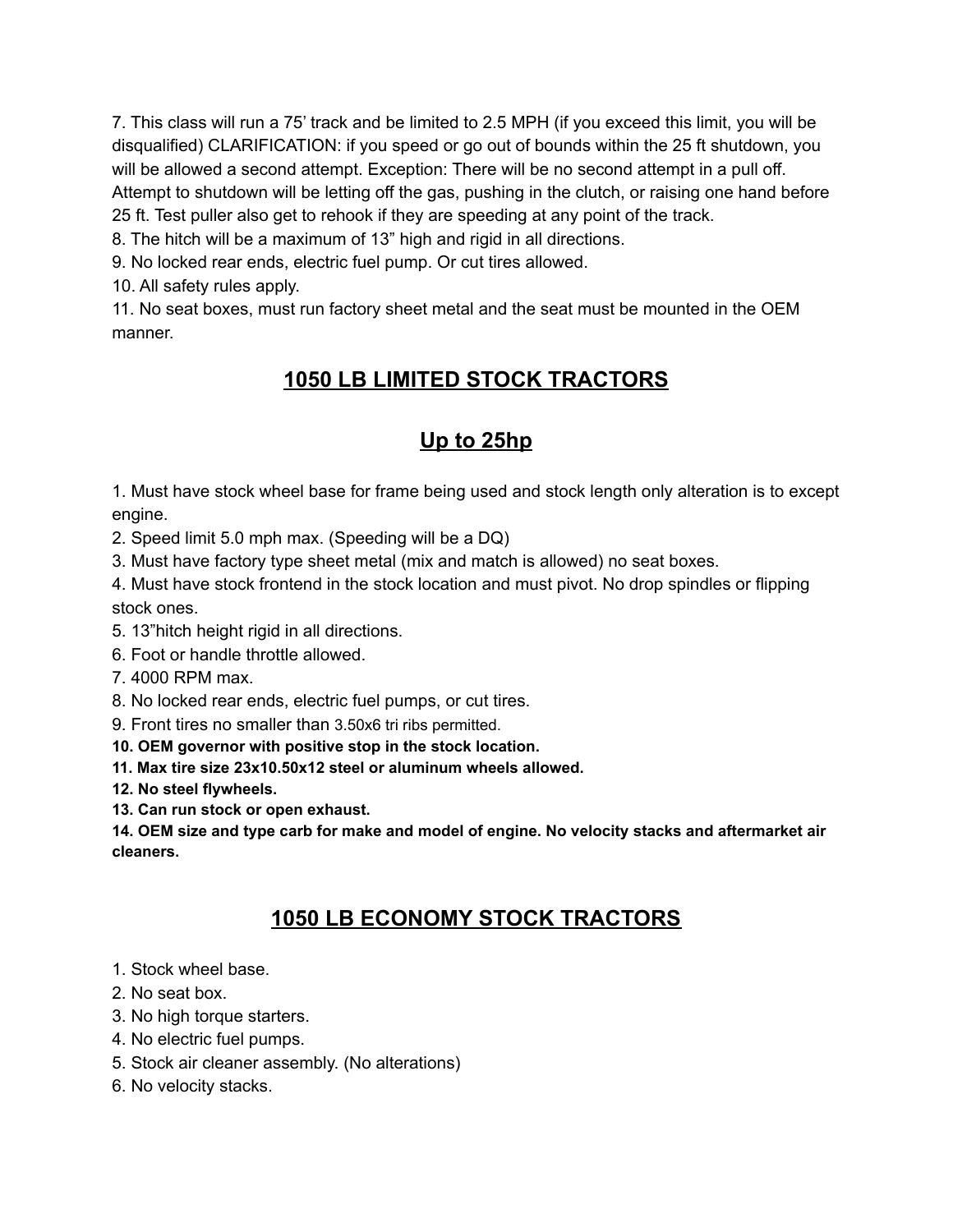- 7. Stock flywheels only. No cutting, welding, or adding weight.
- 8. No electronic ignition. Chevy points are allowed.
- 9. No added spinning weight to the crank.
- 10. Max tire size 23x10.50x12. No cutting allowed.
- 11. Stock appearing carb up to 1 inch (no aftermarket carbs)
- 12. 4000 RPM max. (Zero tolerance)
- 13. Stock front end in the stock location and must pivot.
- 14. OEM valve size in stock location.
- 15. OEM head gasket only.
- 16. Engines may be replaced up to 14 HP max, 1 cylinder only.
- 17. Choke must be installed and working.
- 18. No aluminum wheels must have steel wheels and they can be widened up to 10 inch.

19. Stock head-no LP, no billet heads, and no aftermarket recast heads, and no welding of the stock head.

- 20. Stock OEM governor set up.
- 21. Weight is 1050LBS.
- 22. Must have kill switch.
- 23. Gas pedal or hand throttle allowed.
- 24. 13 inch hitch height.
- 25. Front tires no smaller than 3.50x6, tri ribs permitted.
- 26. Max cam lift .330
- 27. Muffler or open exhaust must be vertical +/- 10 degrees.
- 28. FUEL- VP C12 green in color only!

29. 72 inches overall length from the center on the rear axle to the furthest most point forward including weights.

- 30. Stock stroke Max 3.25.
- 31. No piston pop up.
- 32. Port and polishing allowed.
- 33. No locked or possi rear ends unless OEM (Pullers responsibility to prove it)
- 34. Max bore 3.530
- 35. Flathead engines only, no ohv engines allowed.

36. MANDATORY TEAR DOWN-Every 4 wins, your tractor will be torn down, if you refuse to tear down or are illegal, you will lose your points up until that point, and will not be allowed to compete until you fit the rules. Zero tolerance!!

### **1050 LB A STOCK GARDEN TRACTORS**

1. Tractors may have driveline parts strengthened for durability, but must maintain O.E.M. style.

2. Maximum length shall be 72"from the centerline of the rear axle to the farthest point forward including weights. Max wheelbase is 52".

3. Switching sheet metal from one make to another is allowed. All tractors must have hood, fenders, grill, seat and footrests, and must maintain OEM appearance.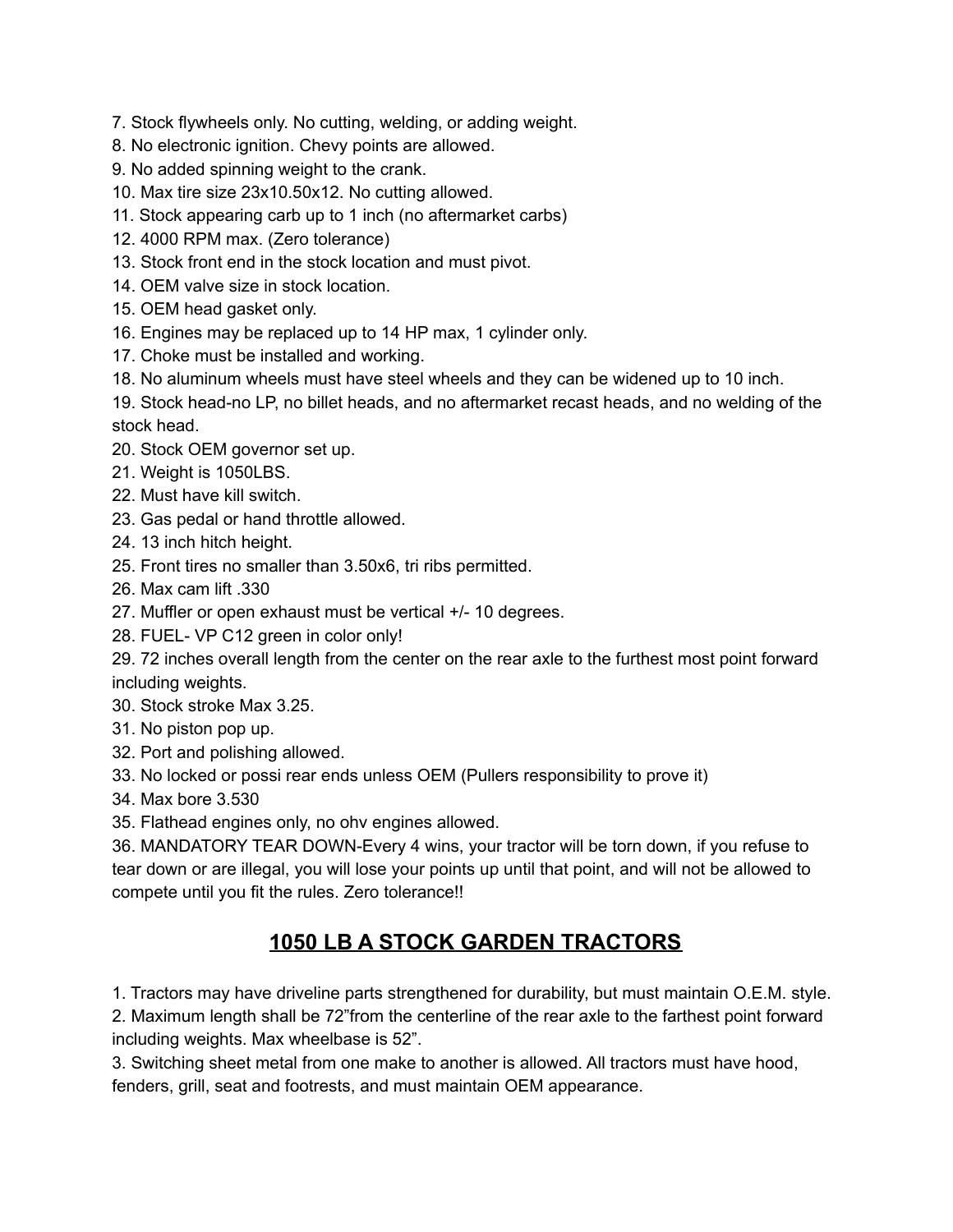4. No aftermarket frames or drop boxes.

5. Fuel shall be VP Racing C-12, green in color. No additives are allowed.

6. Tractors must have onboard starters, no starter carts allowed.

7. Spools/locked rear and limited slip differentials allowed.

8. Maximum tire size 23"x10.50"x12". Non-professional, non-cut, garden tractor tires only. Turf tires recommended.

9. 0-14 hp single cylinder four cycle flat head air cooled only.

10. Factory OEM blocks.

11. Crankshaft must maintain stock stroke.

12. .030" maximum over manufacturer's specified cylinder bore.

13. Stock valves in the stock location for any given engine.

14. Stock cast heads or re-cast heads, billet heads.

15. Engine must be controlled by a properly functioning governor and no more than 4000 no load rpm, when contacting a positive stop on the block.

16. Piston pop-up .030" maximum.

17. Porting and polishing allowed.

18. Reground cam allowed. Maximum valve lift, .030"

19. Stock (Kohler, carter, walbro etc.) butterfly type carburetor with a 1.000" venture maximum. No recast or aftermarket carbs allowed.

20. No spacers between block and carburetor.

21. Velocity and aftermarket air cleaners allowed.

22. Stock fuel pumps only. Electric pumps allowed only if they are original factory equipment and the tractor is equipped with a kill switch, which kills ignition and the fuel pump.

23. Approved head restraints required.

24. MANDATORY TEAR DOWN AFTER EVERY 6 WINS. FAILURE TO COMPLY WILL RESULT IN LOSS OF POINTS TO THAT POINT

### **1050 LB ECONOMY B STOCK**

1. Max. 25HP single & twin cylinder engines

2. 1050 lb. max weight including driver and helmet

3. 4000 RPM for twins and 4250 RPM for singles

4. 23-10.50-12 Stock tires only – no cutting

5. Max hitch height of 13"

6. Locked rears allowed

7. Engines must have properly functioning mechanical governor

8. Engine crankshaft must remain stock stroke 8. Bore .030 Max. over stock bore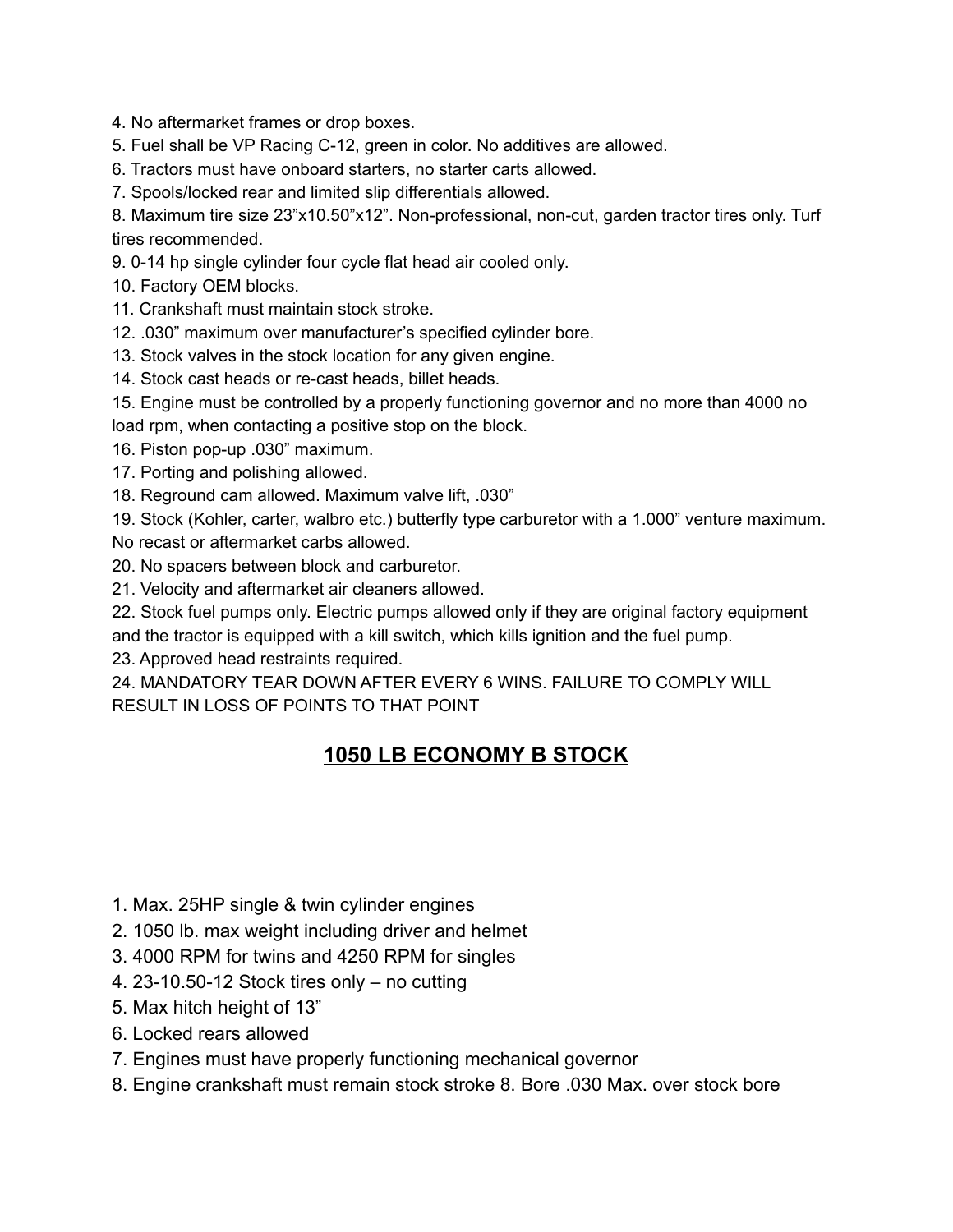- 9. No aftermarket valve covers, spacers, or roller rockers
- 10. All general rules apply
- 11. VP C-12 fuel only

\*\*\*NOTE\*\*\*In the event of a HOT STOCK SINGLE You may run in this class with the following requirements:

- 1. No aftermarket blocks
- 2. VP C-12 fuel only
- 3. Cylinder head restraint required
- 4. Hitch height no higher than 13".
- 5. Flathead or overhead valve allowed
- 6. Max. 48 cu.in. limit
- 7. 4250 RPM

#### **1050LB B STOCK GARDEN TRACTORS**

- 1. Factory appearing tin work, frame and engine with no visible performance alterations.
- 2. Hitch must be no higher than 13" of the ground and rigid in all directions.
- 3. Gasoline or diesel engines only 16-20 hp. Tire size no larger than 23x10.50x12.
- 4. Tractors may not override the governor, 4000 rpm maximum.

5. Stock Appearing: meaning tractor must have stock appearing sheet metal, chassis and engine.

- 6. Can run possi or locked rear end and electric fuel pumps.
- 7. 52" Wheelbase and can run non pivoting frontend.

8. Governor rule: All engines must have OEM type governor set ups with a positive stop on the block in the OEM location.

- 9. No reverse port engines.
- 10. Stock head castings.
- 11. 12 FUEL-VP C-12 green in color only!!

#### **1000LB LITE PRO STOCK**

- 1. This class will be following NQS rules
- 2. Nitro in 30 cubic inch tractors only.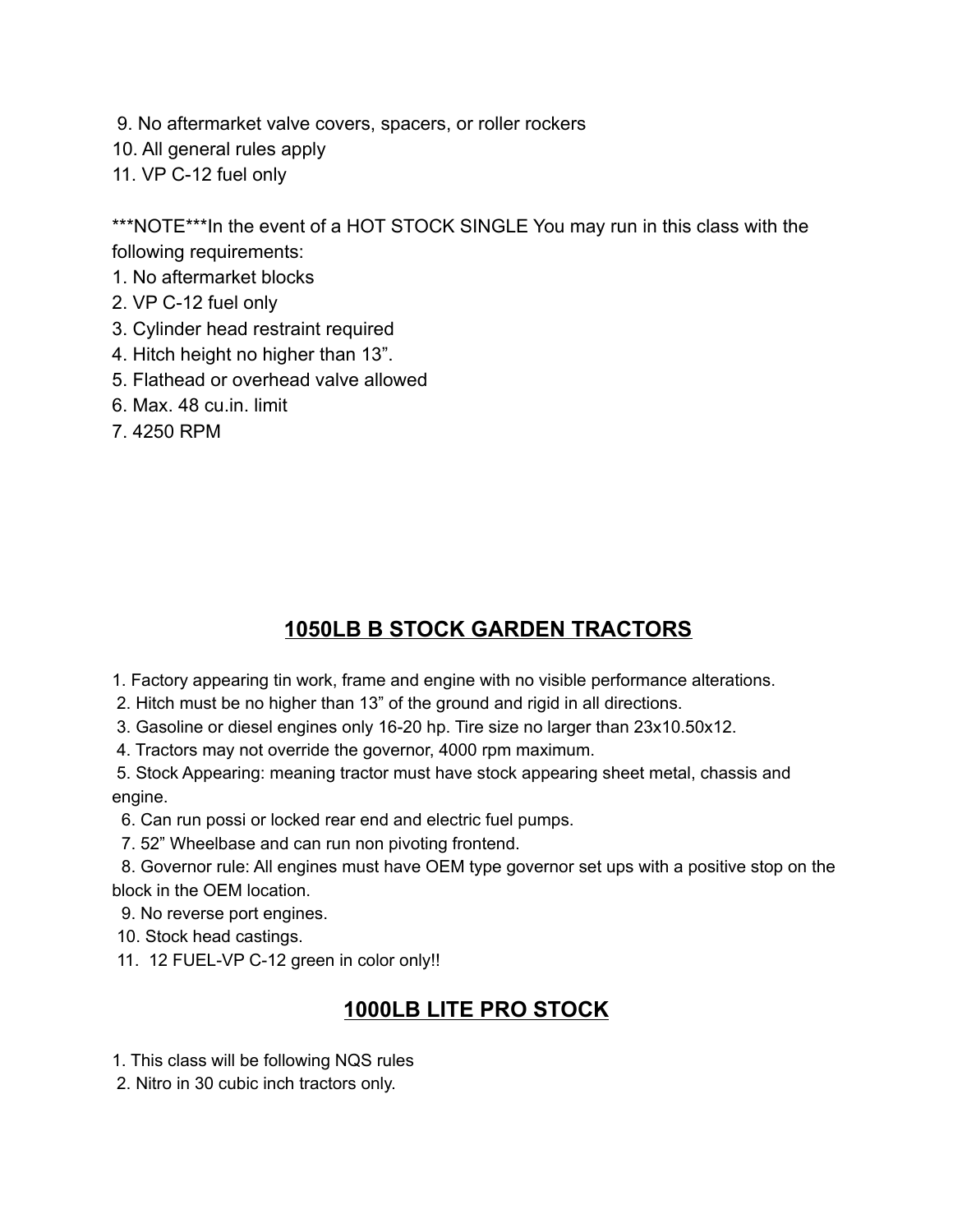## **1050LB NQS OPEN SUPER STOCK**

1. This class will be following the NQS Open Super Stock Rules

### **1200LB OUTLAW MODIFIED TRACTORS**

1. No more than 72"long from the center of the rear axle to the furthest point forward including weights.

2. No more than 54" in width to the outside of the tires.

3. Hitch must be no higher than 13"off the ground and rigid in all direction.

4. Maximum tire size 26x12x12 may be cut.

- 5. No automotive engines.
- 6. 4 cylinder maximum.
- 7. Must have rear fenders, full hood and grill. (From the steering column to the grill)
- 8. Must be naturally aspirated and run on gasoline type fuels. (No alcohol)
- 9. Maximum engine limit will be 1500cc after modifications.

### **1300LB RV OPEN MODIFIED TRACTORS**

1. Tractors will be no longer 116" long from the center of the rear axle to the farthest most point forward.

2. All turbo' s will have a .060" thick steel shield around them and their exhaust pipe will discharge vertically with cross bolts in the end.

3. Maximum rear tire size 31x15.50x15.

4. Mufflers are required on 2 cycle tractors.

5. No Alcohol.

6. Hitch must be no higher than 13"off the ground and rigid in all directions.

- 7. Open to any 4 cylinder engine.
- 8. Can run fuel injection

### **1400LB SUPER MODIFIED TRACTORS**

1. Maximum of four cylinders, any combination reciprocating engines.

2. Maximum rear tire size 31x15.50x15.

3. Maximum of 2337 cc.

4. Hitch must be a maximum of 10" high, and rigid in all directions. (Will adjust accordingly)

5. Maximum tractor length of 8 feet from the center of the rear axle to the farthest most point forward including weights.

6. Automotive in line engines must have national specification side shield, and drive line shields. 7. Rear bumper pads 8"-14"high, 3"behind rear tires minimum.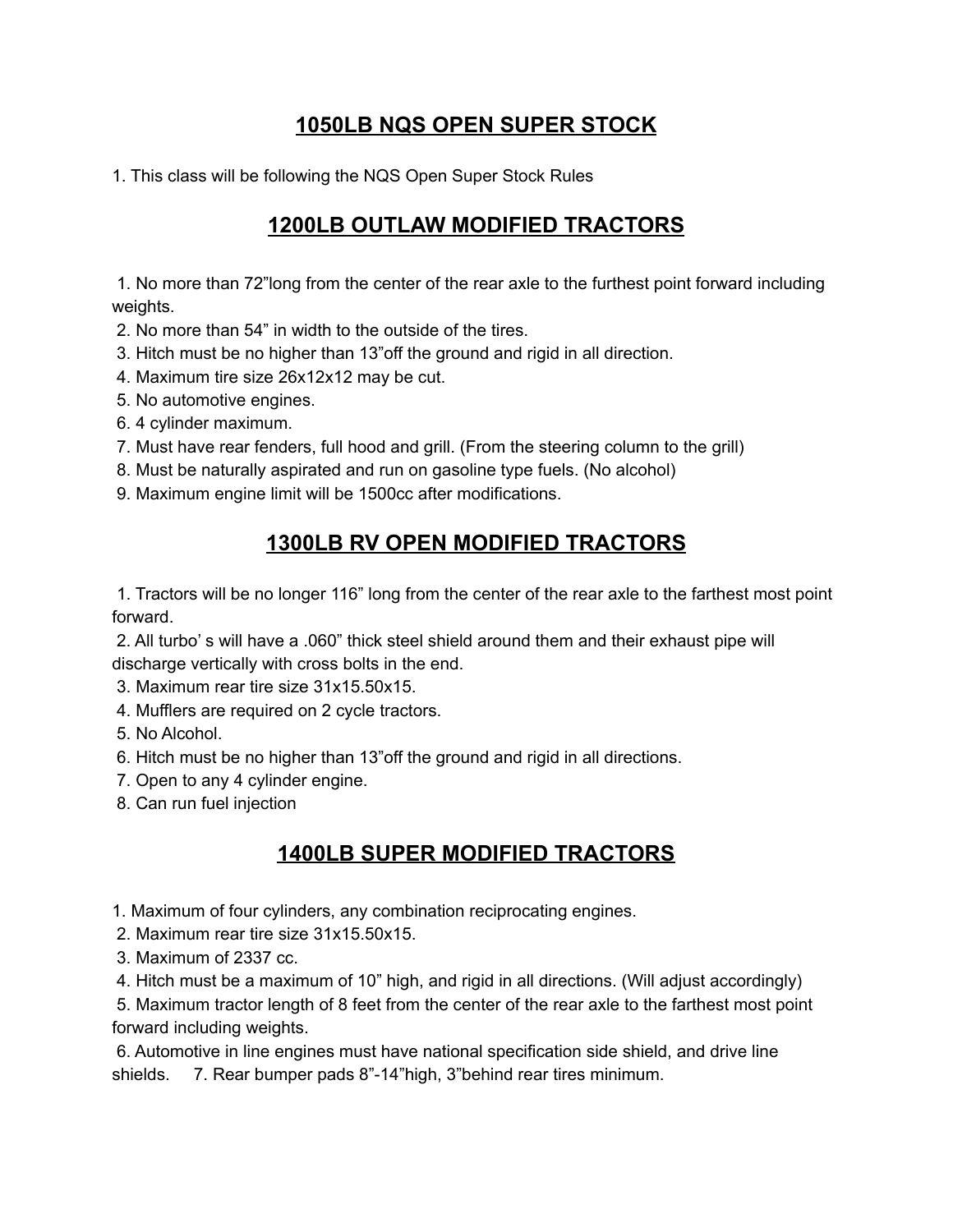8. All turbo' s will have a .060" thick steel shield around them and their exhaust pipe will discharge vertically with cross bolts in the end.

9. All Super Modified drivers will wear a SFI approved single layer fire suit, full face helmet, and protective footwear.

10. May run alcohol with no additive.

11. Must be automotive or industrial engines only

# **CAUSE FOR DISQUALIFICATION AND POSSIBLE LOSS OF POINTS FOR YEAR**

1. Driver must remain seated when tractor is in motion with one hand on the steering mechanism.

2. If the tractor tire touches the boundary line while hooked to the sled, the driver will be disqualified for that hitch.

3. Any loss of weight or tractor parts while the sled is in motion will be a disqualification for that hitch.

4. Leaving the starting line under red.

5. Unsafe operation of competition vehicles at any time.

6. Un-sportsmanlike conduct.

7. If disagreement cannot be handled in a professional manner, the club reserves the right to terminate their membership immediately.

8. All tractors must remain in the ring until their class has ended.

9. Disqualifications as follows, but not limited to: Last place points when you go out of bounds, speeding , hands off the wheel, no hands between the tire and fender, helmet must be securely strapped, etc.

10. Disqualification as follows but not limited to: Technical issues, no points such as: Over Weight, fuel, hitch, engine exceeding rules, rpms, leaving ring before class is over, etc.

DEFINITION OF NATURALLY ASPIRATED-NO BLOWERS, TURBO CHARGERS OR NITROUS OXIDE.

## **Points system**

# **Points will be issued according to the following schedule**

1st place-50 points 2 nd place-45 points 3 rd place-40 points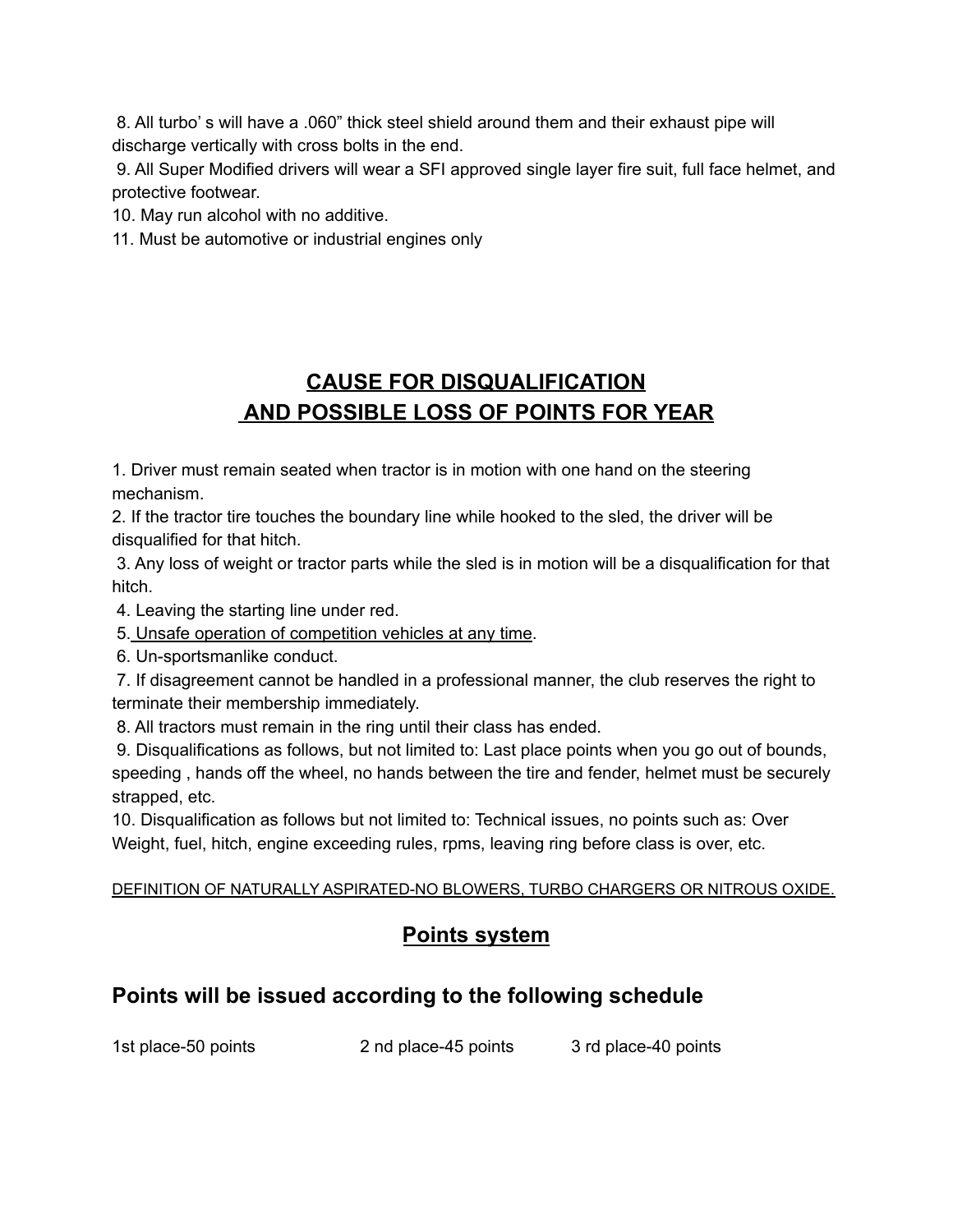4 th place-35 points 5 th place-30 points 6 th place-27 points 7th place-24 points 8 th place-21 points 9 th place-18 points 10th place-15 points 11th place-last will receive 1 point less for each consecutive place.

Each membership tractor will receive 50 points if registered for the class in the event of a cancellation. Points will be awarded to membership tractors for finishing positions.

## **OFFICERS AND COMMITTEES**

Bill Rathbun-President 1-401-601-3974

Tom Albert- Vice President North Scale Chairman

Kerri Rathbun-Secretary National Safety /Tech 1-401-391-3106

Christy Dutra –Co-Secretary **Debbie Duffin** 1-401-935-2332 Earl Albert

Tim Dutra-Treasurer **Dan Labelle** 1-401-539-0742

Paul Leuvelink

Lee Duffin-Second Vice President Kerri Rathbun- Points Chairperson

Tim Dutra Tim Burdick